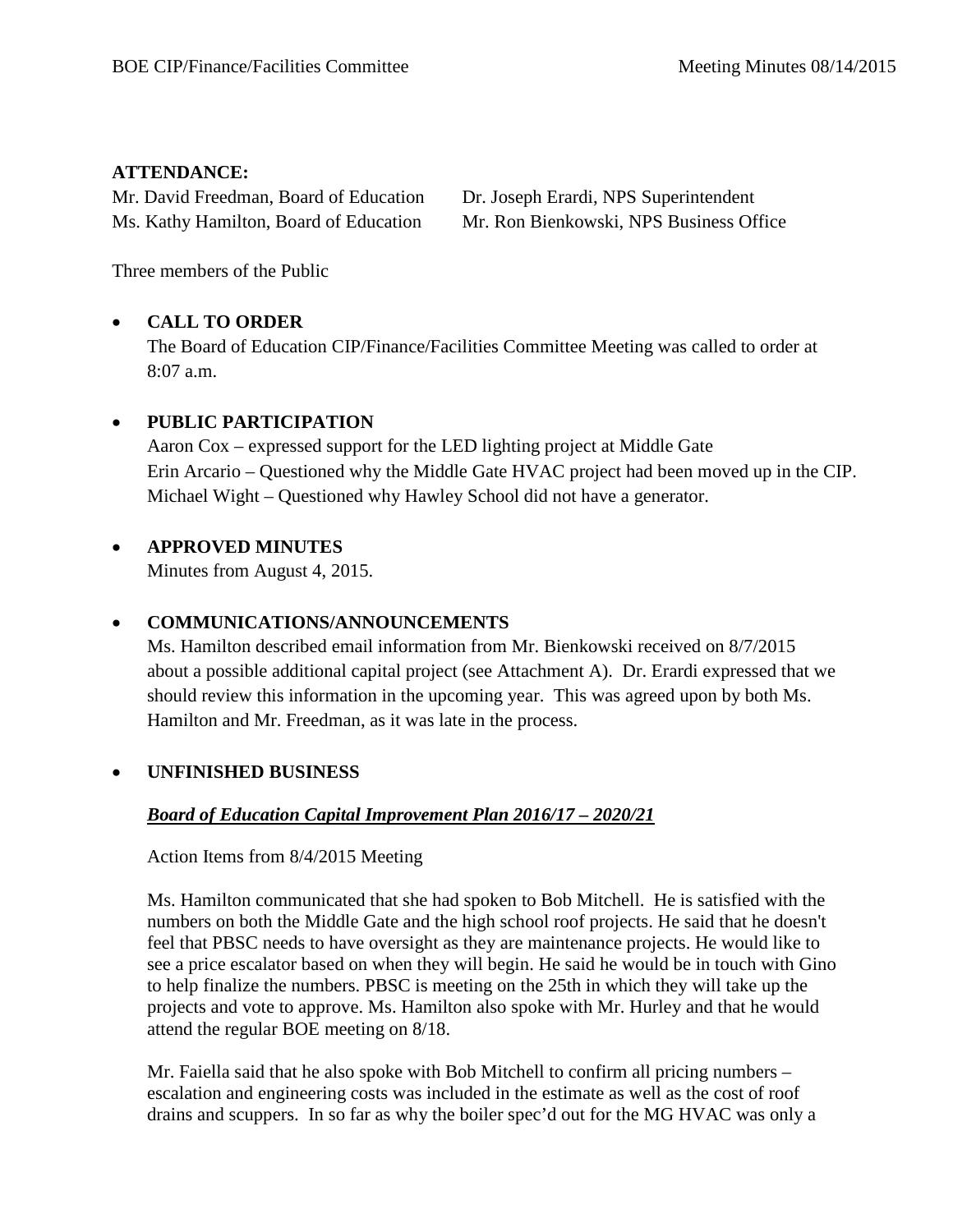gas boiler and not a dual fuel boiler, Mr. Faiella noted that a high efficiency dual fuel boiler does not exist currently in the US.

Updated financial impact statements are complete and will be provided to the board by Mr. Bienkowski. Mr. Faiella's analysis shows a 4-year payback for the MG HVAC project.

All costs reflected in the CIP are current and ready to go to the full board. No other questions were raised.

## • **NEW BUSINESS**

o Ms. Hamilton and Mr. Freedman announced that Mr. Freedman would be chairing the meetings moving forward.

#### **ACTION ITEMS FOR NEXT MEETING**

| <b>Responsible Party Action</b> |                                                                   | Due Date     |
|---------------------------------|-------------------------------------------------------------------|--------------|
| Gino                            | Follow-up on information regarding a generator project for Hawley | Next Meeting |
|                                 | School.                                                           |              |

## • **PUBLIC PARTICIPATION** None

#### • **ADJOURNMENT**

A motion by Ms. Hamilton and second by Mr. Freedman was made to adjourn the meeting at 8:55 a.m. All in Favor

Backup Documents: Attachment A: High School Field House Project

Submitted: Kathy Hamilton, CIP/Finance/Facilities Committee Chair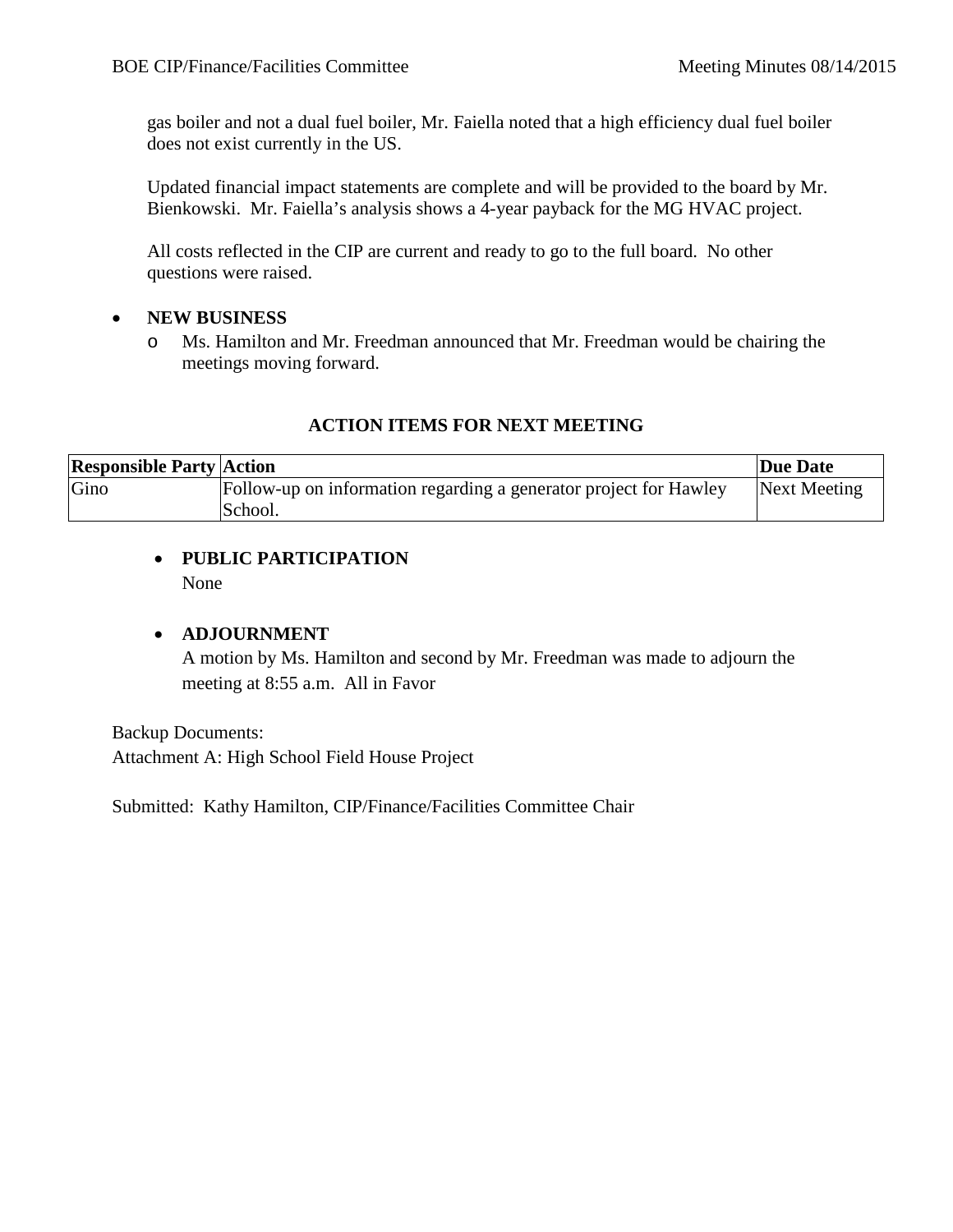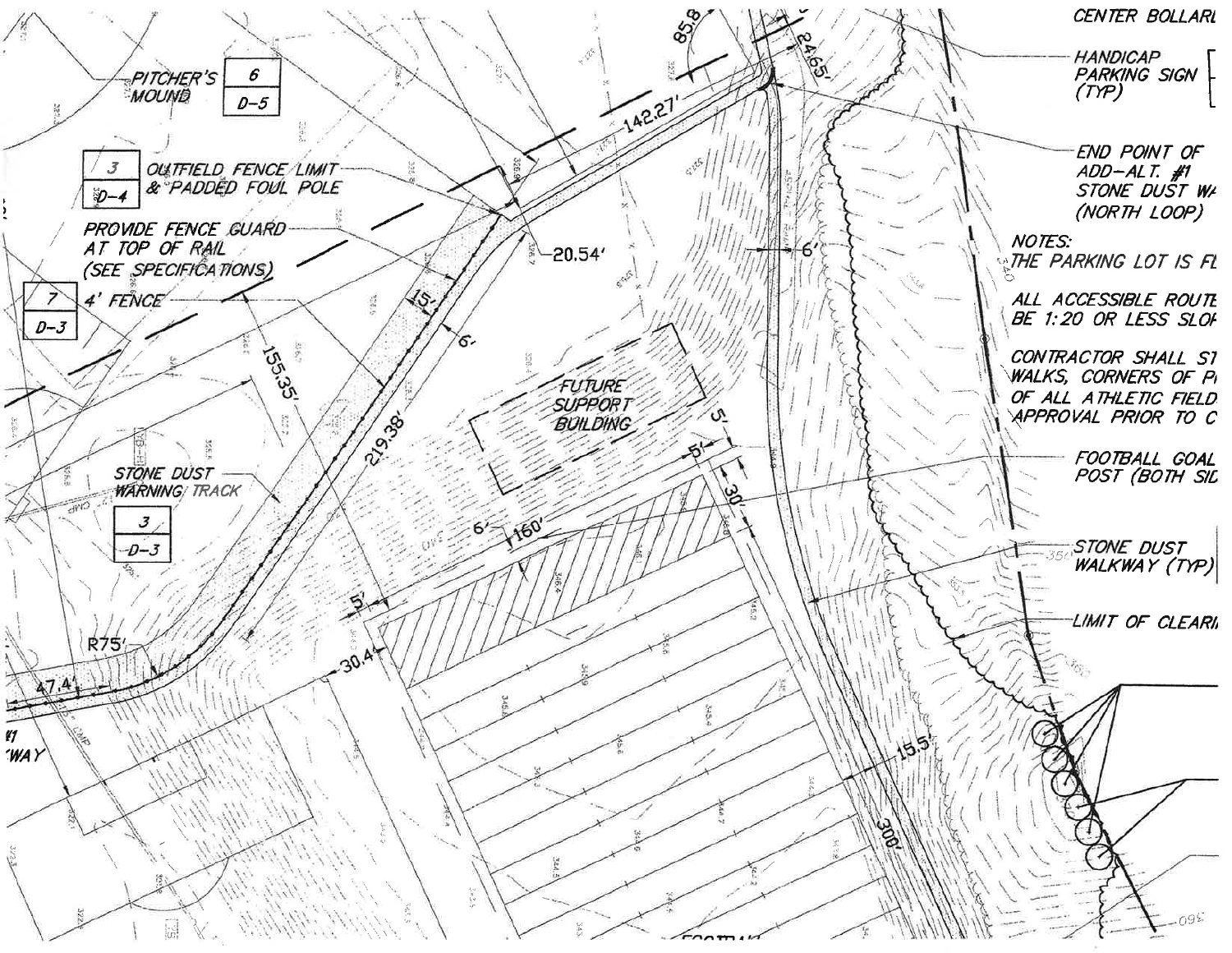Construction Field Order No. 2 July 30, 2002 Page 2 of 2

> Other components of the irrigation system will not change with the exception of the Electric Valve which is identified in Specification section 02810; page 7 of 16; Part  $2 -$ Products  $-2.2.C.3$  - Electric Valve: Change model # P220-26-08 to P220-26-06 (Product is the same but the size went from 2" to  $1\frac{1}{2}$ "). The pump will remain the same.

- $3)$ Route 34 Utility Pole: The existing utility pole that fronts on Rt 34 was slated to be relocated closer to Rt 34 as shown on the Contract plans. The proposed relocation of this pole will be changed since the POC will no longer be constructed at Rt 34. The new location of the relocated pole will be between the proposed fence and the proposed stone dust walk just south of its previously proposed location. Contractor shall set a stake in the ground at this new location for Owner or Engineer's approval prior to the pole's installation.
- Dry Water Service between the street and the future field house (future Support 4) Building): The relocation of the water main from RT 34 to Oak View also requires that NG. this water service be relocated. The Contractor shall provide this relocated service in a straight line between the relocated POC and the south side of the future Support Building. The route of the water service should not travel within 10 feet of either the proposed sanitary sewer lateral that will service the Support Building or the proposed trees that will be planted along the parking lot. The Contractor shall stake-out the this new route for Owner or Engineer's approval prior to the excavation of the water service's trench.
- $5)$ Adjustment of the location of the Football Field: Due to the proximity of the cut slope at Route 34 in the vicinity of the football field, it is necessary to "slide" the football field 6 feet +/- southwest of its currently proposed location. This adjustment will not result in the rotation of the football field (i.e. it will still be parallel to Soccer Field No. 2). This adjustment may require field modification of the location of drainage inlets to maintain the same degree of separation between drainage inlets and the edge of the football field. This adjustment will require minor field modifications of the grades to maintain the same degree of slope across the football field.

Items 1, 3, and 5 of this Field Order is issued in accordance with Section 9.5 ("Authorized Variations in Work") of the General Conditions of the Project Manual and should not result in an adjustment of Contract Price or Contract Times.

Items 2 and 4 will result in changes to sizes and or lengths of piping or other variations that will have cost impacts that will both increase and decrease the costs (depending on the item) which will result in either a cost increase or credit to the Contract Price for the Work. The Contractor shall document those costs and credits and provide the Owner with a Change Order Proposal prior to the purchase of materials or the execution of the work.

Should you have any questions or require any clarification, please call me at your earliest convenience.

## Attachments:

- "SK-1 New P.O.C. Location"; dated: 7/30/02
- "Irrigation Plan-Newtown High School Athletic Fields"; dated: 2/22/02; revised: 8/1/02.



'Satisfying Our Clients by Meeting Their Needs Through Dedicated People Committed to Total